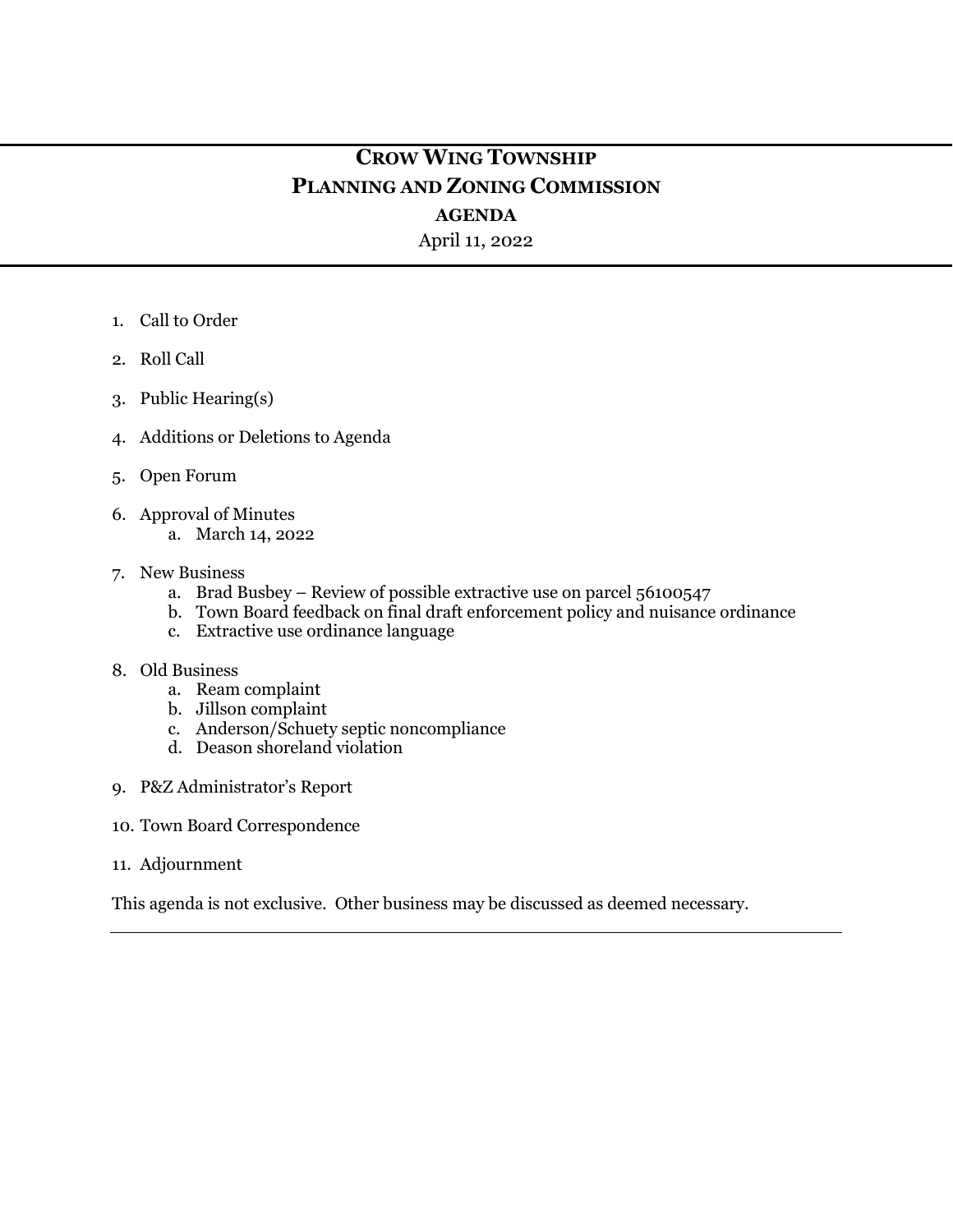# **Crow Wing Township Planning Commission Meeting March 14, 2022, 6:00 PM**

Commission Members Present: Brad Arnold (Chair), Linda Schuety, Dan Lee, David Nelson, Tucker Schuety (Township Supervisor Chair) Amanda Peterson (Planning and Zoning Administrator), & Sue Kern (Township clerk).

Brad called the meeting to order at 6:00 PM and the Pledge of Allegiance was recited.

**Public Hearings:** None.

#### **Additions or Deletions to Agenda & Open Forum**: None.

**Approval of Minutes**: Linda made the motion to approve the minutes from February 14, 2022. Dan seconded. No discussion. Motion approved 5-0.

**New Business**: Eric Stangler was in attendance to the meeting tonight. Amanda explained that Mr. Stangler had been approached by Anderson Brothers regarding the possibility of extractive use on parcels 56160583 and 56160575. These parcels were recently rezoned to Commercial 1 from Agricultural Forestry. Extractive use is not allowed in the Commercial 1 zoning district. A rezone and conditional use permit would be required to move forward with the project. It would have to go back to Agriculture. The property owner is seeking a discussion on this proposed use. Anderson Brothers is wanting to crush asphalt and re-use gravel and use the space as a staging area. Mr. Stangler stated it is bad timing as they just recently rezoned it from Ag-Forestry to Commercial 1. The State and MN DOT have not yet been consulted. Crow Wing Township does not allow extraction or crushing. The Fletcher property is being monitored closely and if this was allowed here then it would open the door to that discussion also. There is a pit not that far off although this location would be convenient for Anderson Brothers use and save them money. This has just been presented to the Planning Commission and they have not had much time to research the situation. There have been others who have been denied this same request. After a significant discussion, it was noted that the bordering landowners would not be happy with the extraction & crushing, and with a rezone being done and then turn around and doing another rezone puts it at a time constraint. There was a question of how close this is to the Mississippi River. There would be significant long hours of noise and dust with extraction and crushing. Each commissioner expressed no support considering the above facts, and it is not in harmony with the longrange plan and without supporting findings of fact to support a possible spot rezone or any hardship to either party presenting a need for said action. Mr. Stangler was told this would be an uphill battle from a legal perspective. No action was taken.

At the March 1, 2022, regular Town Board meeting reviewed the enforcement policy and nuisance ordinance. There was a discussion in revising the language on 1.3, Section B on #4 regarding storage containers and the use of the words "may require a permit", the timeline and possible exceptions. Amanda will adjust the wording to satisfy the Planning Commission and it will be brought back to the Township Board.

**Old Business**: The Ream complaint and Jillson complaint will be reviewed as weather permits.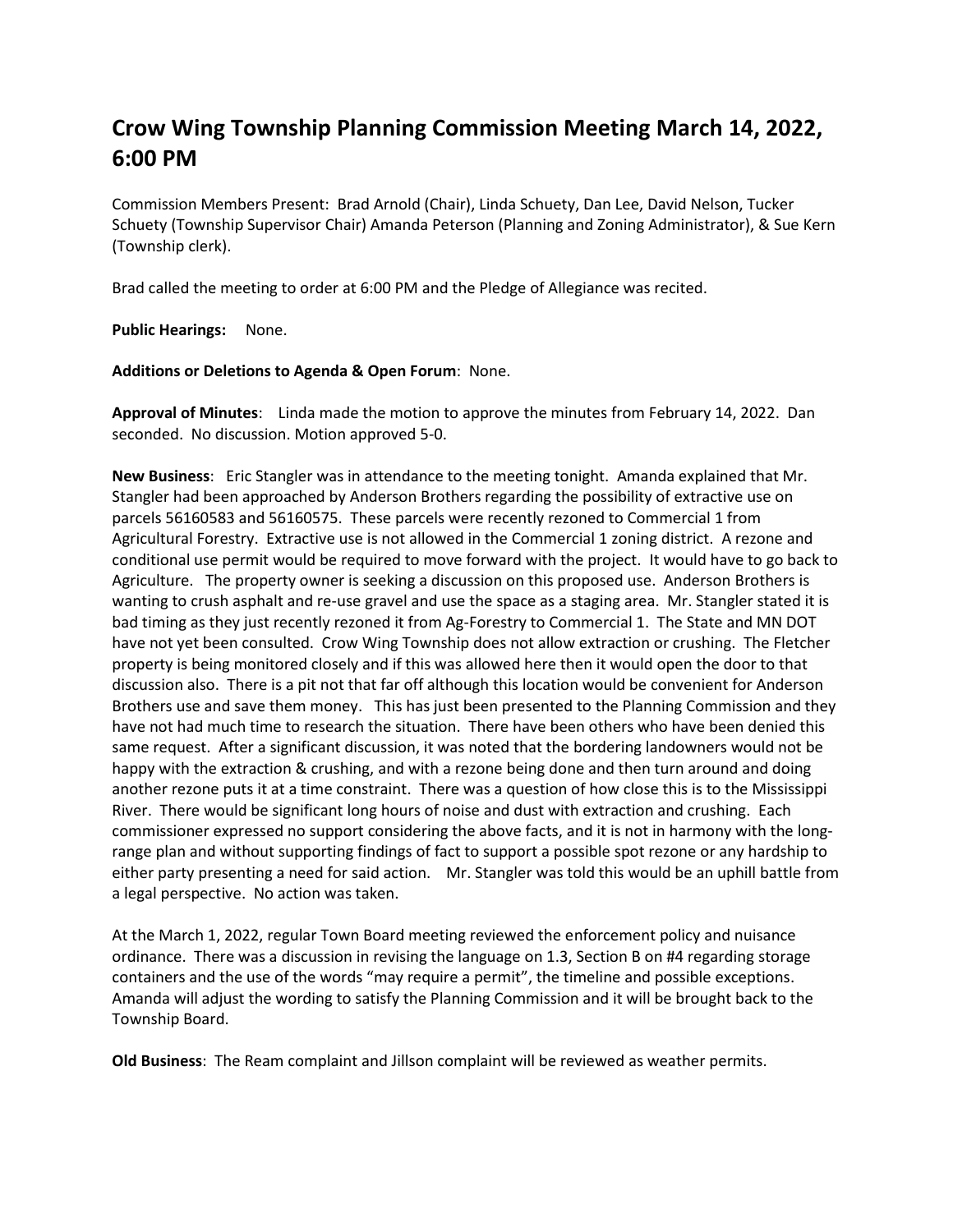Regarding the Anderson/Schuety septic noncompliance, papers have been served by the Sheriff's Department. No response has been made. Amanda recommended waiting until the snow thaws, but the problem may need to go to the attorney at that time. The winter window ends April 15<sup>th</sup> and then possible seize and desist.

The Deason shoreland violation was discussed. Vegetation plans were presented. Amanda has asked him to be more specific regarding what types of trees he will be putting in place. The stumps will be cut flush and the roots to stay in the ground to help with erosion. Trees are to be planted by 6-1-2022 and be 6 feet tall. This should help with erosion. There will need to be an inspection. It was noted that the trees will need to be maintained and possibly re-inspected again at the 2-year mark. Justin and Amanda will continue to follow up.

**P&Z Administrator's Report:** There was discussion regarding a discrepancy of lot size of 2.5 contiguous acres of buildable land rather than bits of high ground here and there. Amanda will check with Justin and find the past amendment that was enacted into the ordinances.

It was decided that current Plat Books are needed, and Brad will check into getting one for each Commissioner and one for the Town Hall.

Amanda was asked to talk to Justin regarding the ordinance land use table Section 29 specifically regarding 29.6 C, part 6 regarding the river and run off and possibly getting a map with the Mississippi River. Brad wants to know the limitations of the river corridor critical area as time permits.

Brad mentioned the Clerk's Board of Audit revealed the Planning and Zoning Fund to be about \$2000 ahead which provides a cushion financially but that they are not making any money which they are not trying to make money but just maintain our own planning and zoning administration.

There was no other business to come before the Planning Commission.

**Adjournment**. Tucker made a motion to adjourn. Linda seconded the motion. No discussion. Motion passed 5-0. Meeting adjourned at 7:32 pm.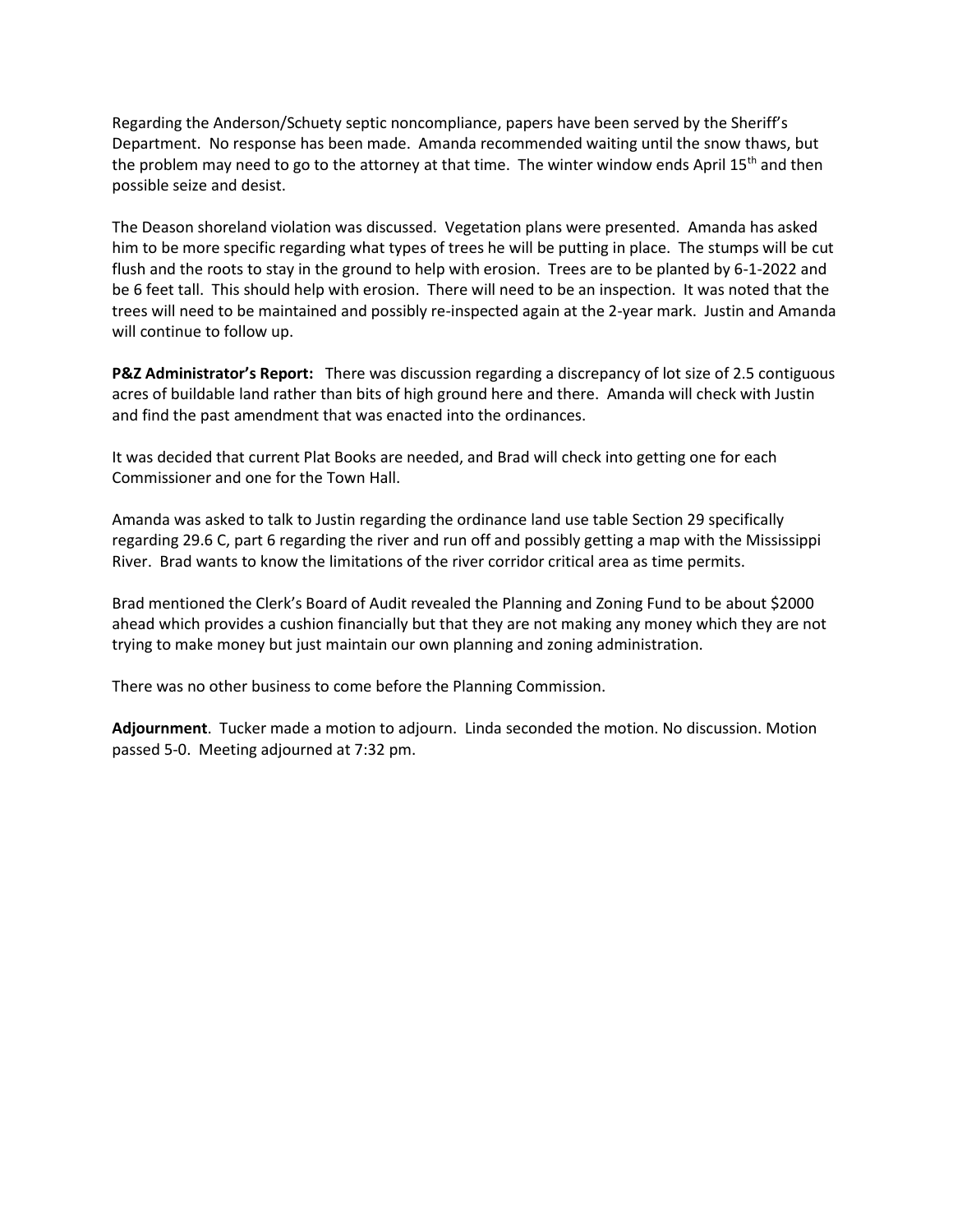The planning commission should review, discuss and/or provide direction for

a. **Brad Busbey – Anderson Brothers** – Mr. Busbey wants to discuss extractive use on parcel 56100547. This parcel is zoned Rural Residential 10. Extractive use requires a conditional use permit in the RR -10 zoning district, in addition to an operation permit.



b. **Draft enforcement policy and nuisance ordinance –** Documents attached. Review of Town Board feedback.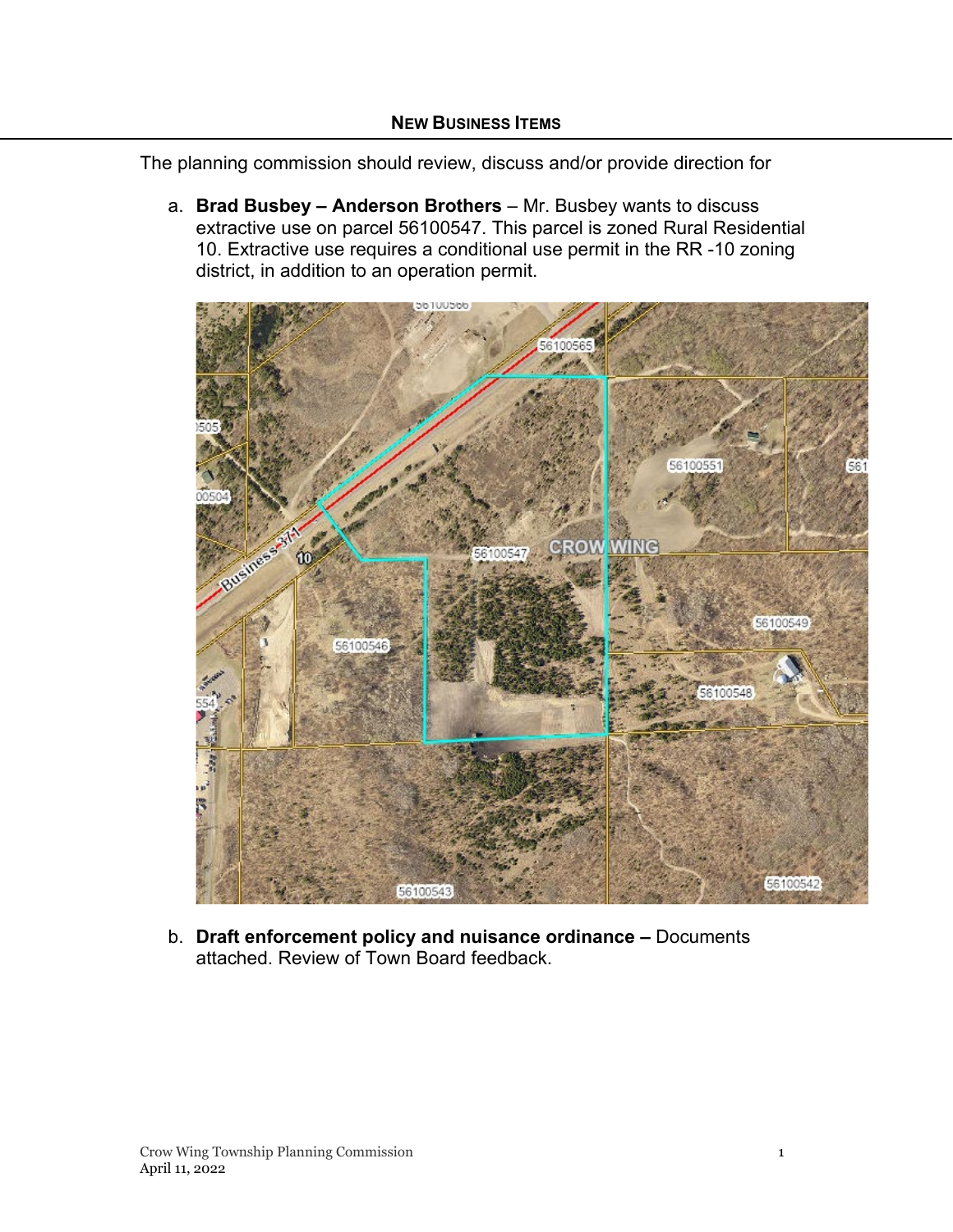c. **Extractive use ordinance language** – Discuss the current language and possibility of changes, to include making it an allowable use with an interim use permit.

| <b>LAND USE TABLES</b>                        |    | UG | KĿ | KK | RF<br>20  |  | Ł | $\mathsf{C}$ |    | Π         |  |
|-----------------------------------------------|----|----|----|----|-----------|--|---|--------------|----|-----------|--|
| E. Commercial and Industrial Uses             |    |    |    |    |           |  |   |              |    |           |  |
| Extractive use, mining, gravel pit, aggregate | CU |    |    | CU | <b>CU</b> |  |   |              | CU | <b>CU</b> |  |

## **ARTICLE 29--EXTRACTIVE USE**

The standards in this Article shall apply to extractive uses in all land use districts where such uses are allowed.

#### **29.1 POLICY**

Extractive Use mining is an important industry in Crow Wing Township and contributes directly and indirectly to the economy of the Township. Construction sand and gravel are used in concrete, aggregates, concrete products, asphalt, road base, fill, snow and ice control, and other miscellaneous uses. Peat, black dirt, rock, and other soils are used extensively for landscaping. Other extractive uses are or may be used to a lesser degree in Crow Wing Township.

#### **29.2 GRAVEL EXTRACTION PERMIT CLASSIFICATIONS**

**G1.** Top Soil Removal for Commercial purposes. Temporary borrow sites incidental to construction. No processing of materials or stockpiling of recyclable bituminous or demolition materials. Extraction and reclamation to occur in same construction season. Peat and humus extraction.

**G2.** All G1 uses.

Natural material removal only, no processing with exception for screening equipment. Site may be used for many years and developed in phases. Site may be used for stockpiling of screened materials.

**G3.** All G1 and G2 uses. Site may include crushing, screening, washing, and processing of bituminous and demolition materials. Stockpiling of recyclable demolition and bituminous can occur.

**G4.** All G1, G2, and G3 uses. Site may include hot mix operations and bituminous reprocessing.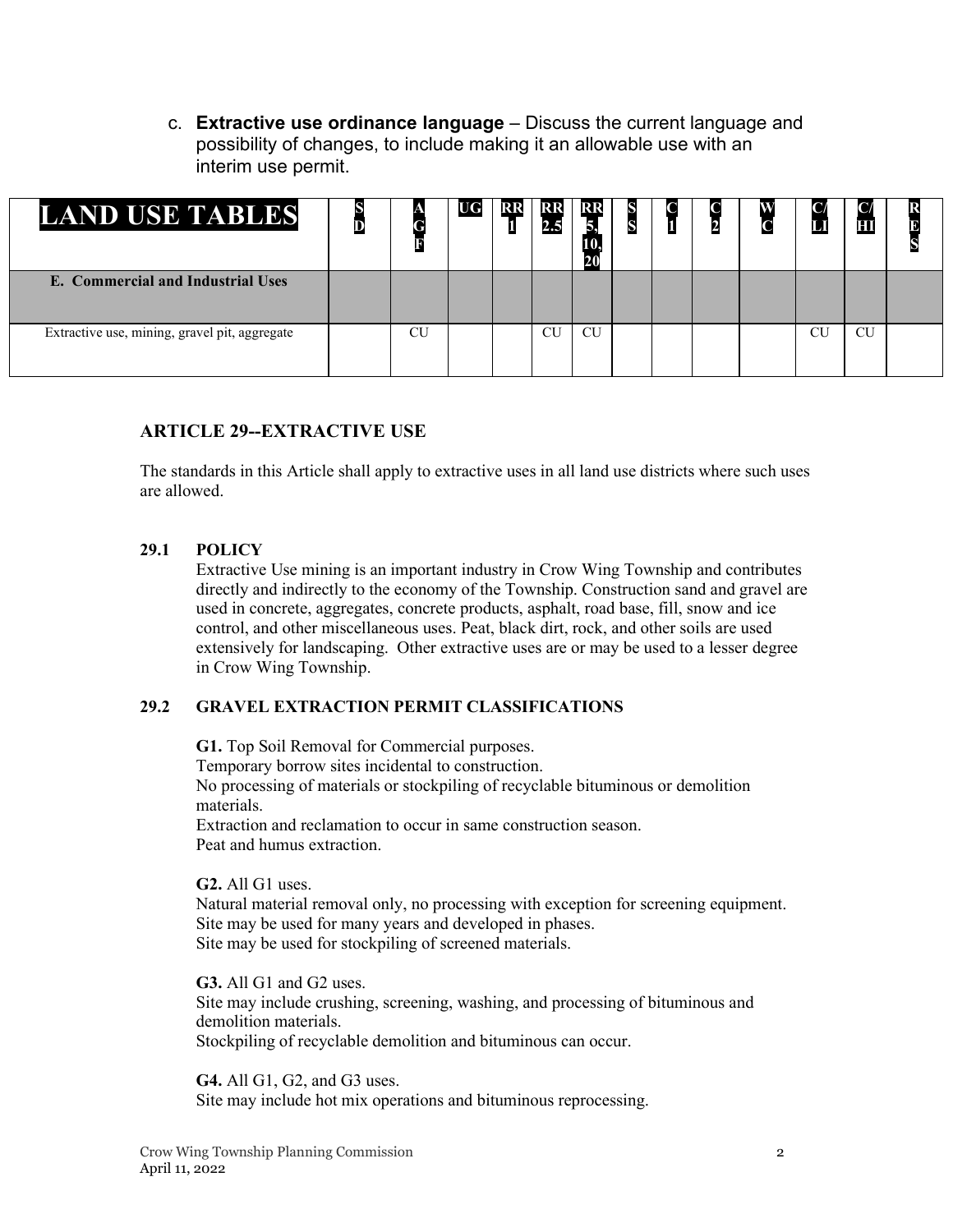**G5**. All G1, G2, G3, G4 uses. Site may include redi-mix concrete plant.

### **29.3 CONDITIONAL USE PERMIT REQUIRED**

Extractive uses shall only be allowed as a conditional use in those districts indicated in the use classification list in Sec. 10.3. In addition to the general conditions that may be imposed by the Planning Commission/Board of Adjustment, the specific conditions in this Article shall apply to conditional use permit.

## **29.4 APPLICABILITY**

All forms of extractive use shall be subject to the provisions of this Article including, but not limited to, gravel, sand, topsoil, quarry rock, mineral, peat, humus, sub-surface insituleach extraction, petroleum, and any other similar uses in which material is removed from the ground, except for the following:

A. **Personal, non-commercial use.** Personal non-commercial extractive use by the owner of the land on which the extractive use takes place is exempt from permitting requirements but are subject to restoration requirements in Article 29.6 F within one year of suspension of extraction activities if the site is visible from the public road.

## **29.5 ADDITIONAL CUP INFORMATION AND REVIEW CRITERIA**

As stated in Article 29.3 above, a conditional use permit is required for all new extractive uses, with the exception of the owner's extractive use for personal/non-commercial purposes. As part of the conditional use permit, an Operation Permit shall be required. In addition to the application, information, and review criteria for a general conditional use permit in Article 7, the following specific requirements shall be met for an extractive use conditional use permit:

- A. **Operation permit required.** It shall be required as part of the approval of the conditional use permit for an extractive use that an operation permit be issued. The operation permit shall not run with the land. The Operation Permit will be for a specific operator and for a specific time limit reviewed annually.
- B. **Specific evaluation criteria.** In addition to the general criteria for evaluating a conditional use permit in Article 7, the following specific criteria shall be used in evaluating an application for an extractive use conditional use permit:
	- 1. The ability of roads to handle extractive-related traffic.
	- 2. Air quality, dust, and noise control measures and ability to limit impact upon any adjacent residential properties according to MPCA Standards.
	- 3. Groundwater protection.
	- 4. Property controlling access.
	- 5. Control of erosion and sedimentation.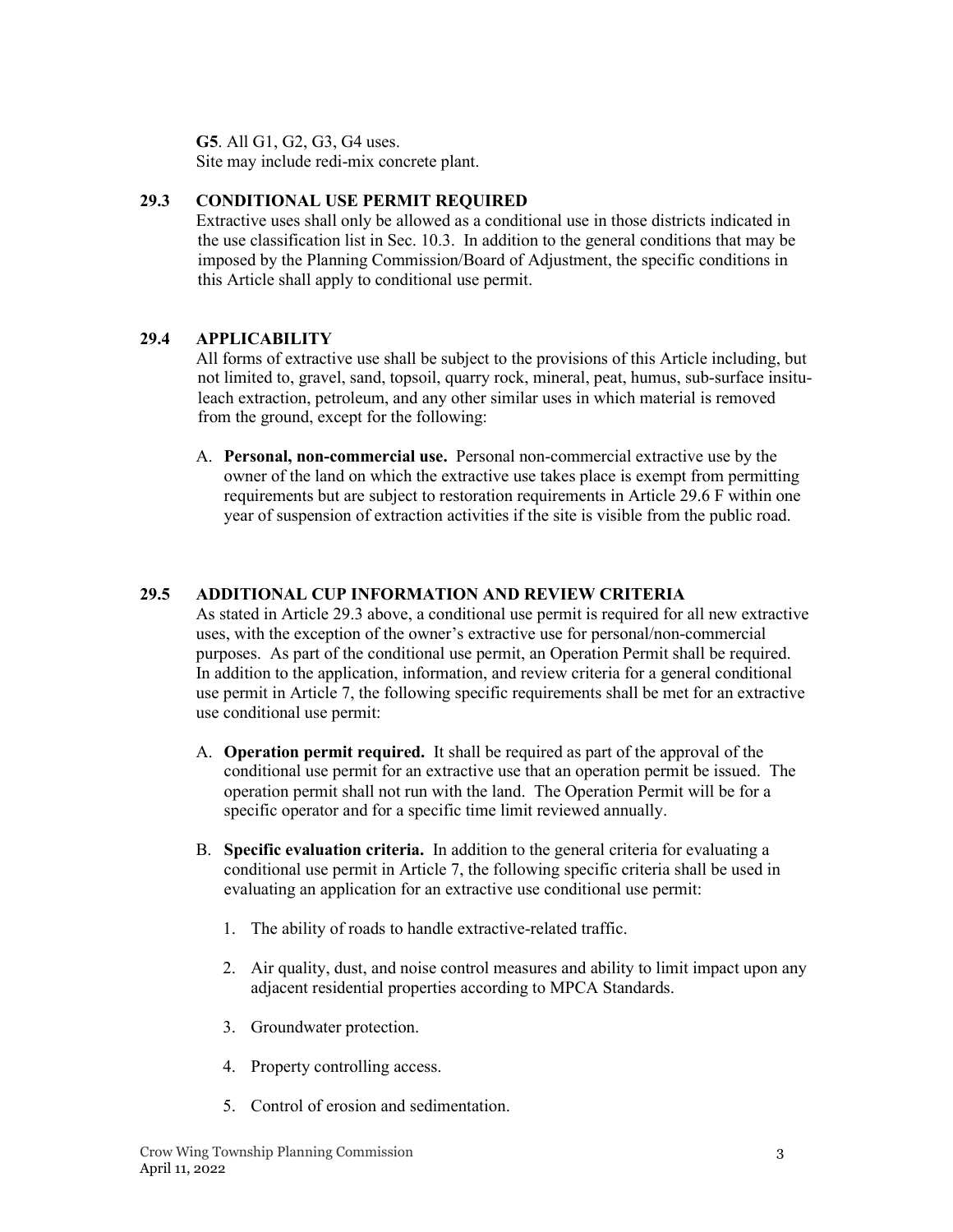- 6. Impact within watershed.
- 7. In harmony with the Comprehensive Plan.
- 8. Compatibility with adjacent and surrounding land use, zoning patterns, and patterns of development.
- C. **Application information.** In addition to the general application information for a conditional use permit in Article 7, the following specific application information shall be provided by the applicant for an extractive use conditional use permit:
	- 1. A written description of the extractive use and operation thereof; including GPS coordinates;
	- 2. Amount of truck activity at highest and average levels; ADT (Average daily total) counts;
	- 3. Dust control measures;
	- 4. Buffer area, on all sides of the operation;
	- 5. Hours of operation, along with duration of proposed activity;
	- 6. Truck routes to and from site;
	- 7. Types of barriers established if necessary for safety of people and livestock by the active area of excavation;
	- 8. Property line location; and full legal description of the site and easement documentation;
	- 9. Reclamation plans;
	- 10. Plans for screening from adjacent properties;
	- 11. Plans for drainage from the site;
	- 12. Long-range plans for the site; phase development and reclamation;
	- 13. Anticipated vegetative and topographic alterations;
	- 14. Proposed mitigation of effects on wildlife;
	- 15. Erosion and Stormwater control plan;
	- 16. Proposed mitigation for cultural and/or archaeological sites;
	- 17. Noise abatement plan;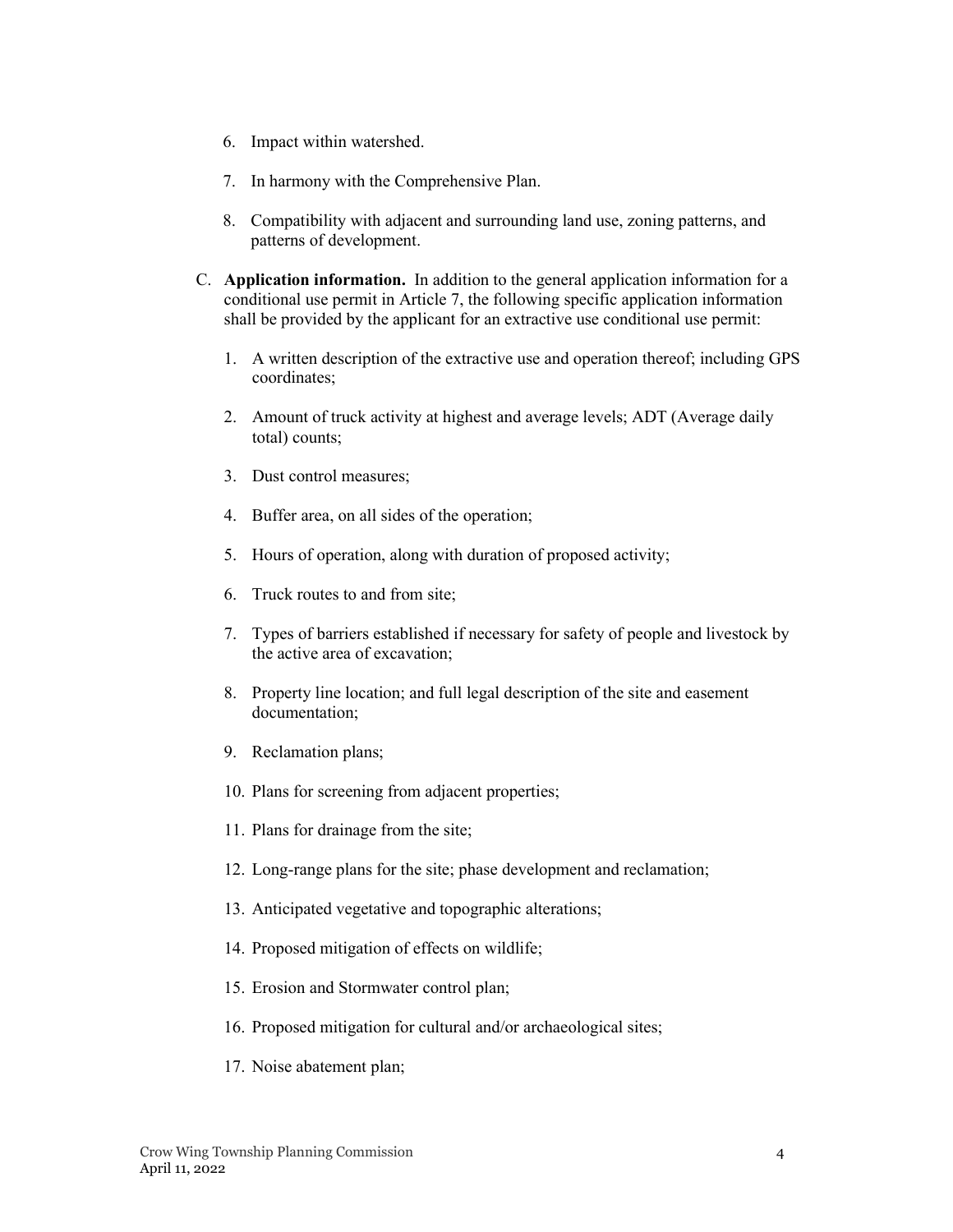- 18. A description of all land uses within one-mile radius of the proposed extraction site.
- D. **Site plan.** In addition to the general application information for a conditional use permit in Article 7, the following site plan information shall be provided by the applicant for an extractive use conditional use permit:
	- 1. Location of all extractive use operations;
	- 2. Horizontal and vertical dimensions of the extractive site;
	- 3. All setbacks from roads and adjacent property lines;
	- 4. Location, size, and use of all structures on the parcel;
	- 5. Location of all adjacent structures and their uses within 1/4 of a mile;
	- 6. Area of excavation or phases of proposed excavation;
	- 7. Extent of vegetation in buffer area;
	- 8. All lakes, streams, and wetlands on property;
	- 9. Location of proposed stockpiles or slag piles;
	- 10. Location of reclamation materials;
	- 11. Depth to saturated soil and average water table depth;
	- 12. All wells, both proposed and existing, all water sources and discharge sites;
	- 13. USGS topographical map of the area delineating the site boundaries and access road.
- E. **DNR permit.** If applicant excavates into groundwater or below, a permit must also be obtained from the MN-DNR or other statutory regulatory agencies, pursuant to Minnesota Statutes, Article 103G.245. Copy of permit shall be on file prior to commencement of operations.

#### **29.6 REQUIRED CONDITIONS FOR EXTRACTIVE USES**

In addition to the general conditions that may be imposed on a conditional use permit in Article 7, the following specific conditions shall be imposed on conditional use permits for extractive uses:

A. **Buffer area.** A 50-foot buffer area, and additional area needed to maintain a 3:1 slope, shall be established between the extractive use site and the property line containing the extractive use. This buffer area may be altered through a written agreement with the adjacent property owner. Proof of the agreement shall be filed with the Department and recorded with the County Recorder and specifically shall state what activities may take place in the buffer area. Without such agreement, the buffer area may be used under the following circumstances: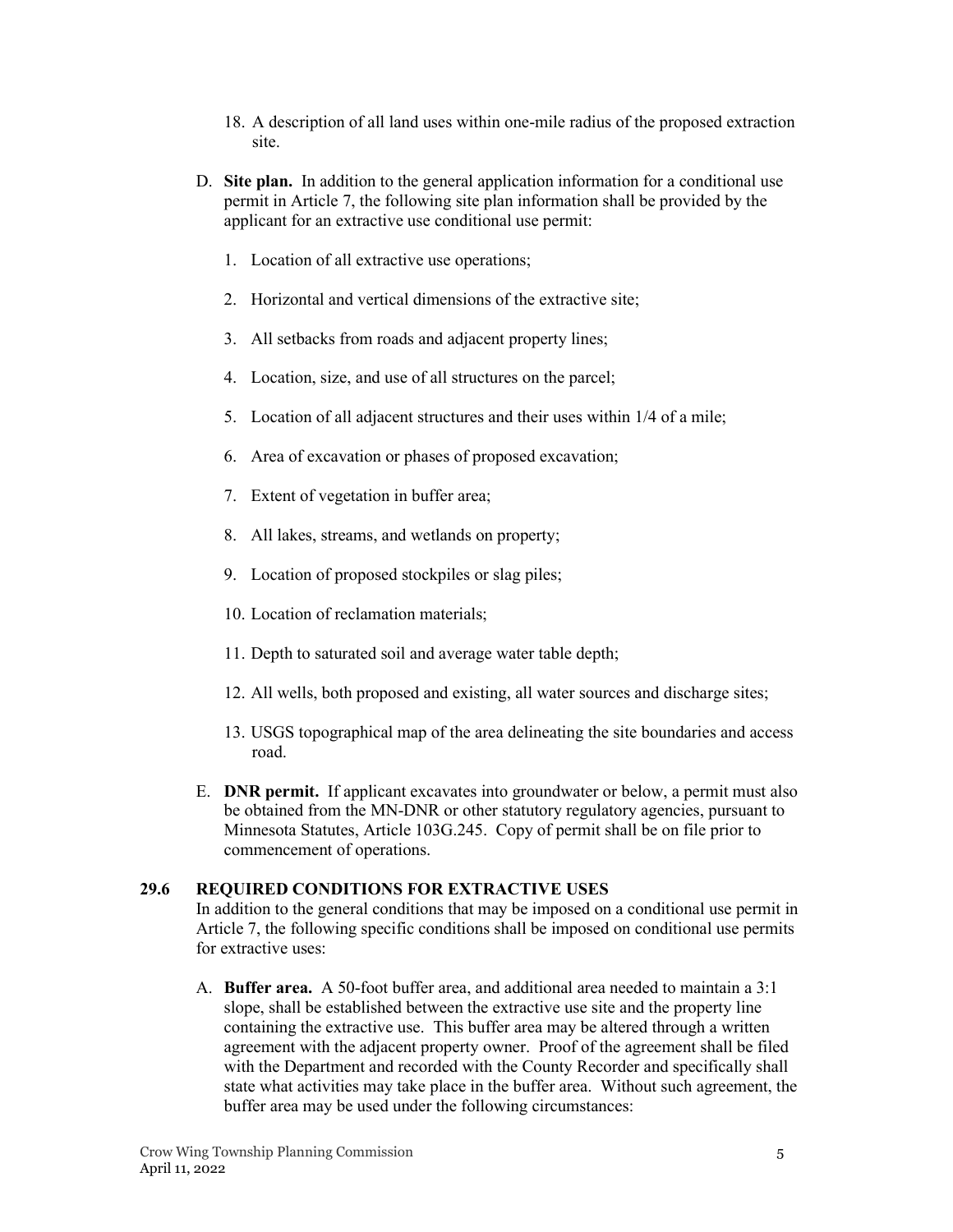- 1. The buffer area may contain the haul road if it is determined by the Township that for safety purposes, the extractive site access needs to be within the buffer area.
- 2. The haul road may also be placed in the buffer area to avoid wetlands.
- B. **Depth to groundwater separation.** The applicant must indicate depth to groundwater table in plan. Boring may be required. A minimum separation of one foot above the groundwater table must be maintained unless permit is on file.
- C. **Reclamation during operation.** All slopes shall be stabilized, equipment and structures removed, topsoil properly placed, and permanent seeding established, banks rounded and other reclamation actions completed on an ongoing basis.
	- 1. Slope the banks at a minimum of 3:1 and otherwise properly guard and keep any pit or excavation in such condition so as not to be dangerous from caving or sliding banks.
		- a. The tops of banks shall be rounded to conform to the surrounding topography.
		- b. Properly drain, fill or level any excavation, after created, so as to make the same safe and healthful as the Planning Commission/Board of Adjustment shall determine.
	- 2. All trees, brush, stumps, and any other debris removed for the sole purpose of operation of an extractive use site, shall be disposed of in a manner acceptable to the fire warden and the local Solid Waste Department. A copy of the letter of acceptance shall be filed with the Department. In no case shall vegetation from over a 10-acre area be kept on the property unless it is burned or buried.
	- 1. Keep any extractive use, excavation, or impounded waters within the limits for which the particular permit is granted.
	- 2. **Closing reclamation plan.** Before any permit is issued, the applicant must submit a reclamation plan for approval by the Township. The plan shall meet the following minimum reclamation standards:
		- a. Reclamation of the site within one year of the expiration of the Operator Permit. All buildings, structures, and plants incidental to such operation shall be dismantled and removed by, and at the expense of the extraction operator last operating such buildings.
		- b. The peaks and depressions of the area shall be graded and backfilled to a surface, which will result in a topography is generally substantial conformity to the land area immediately surrounding and which will minimize erosion due to rainfall. No finished slope shall exceed a 3:1 slope ratio.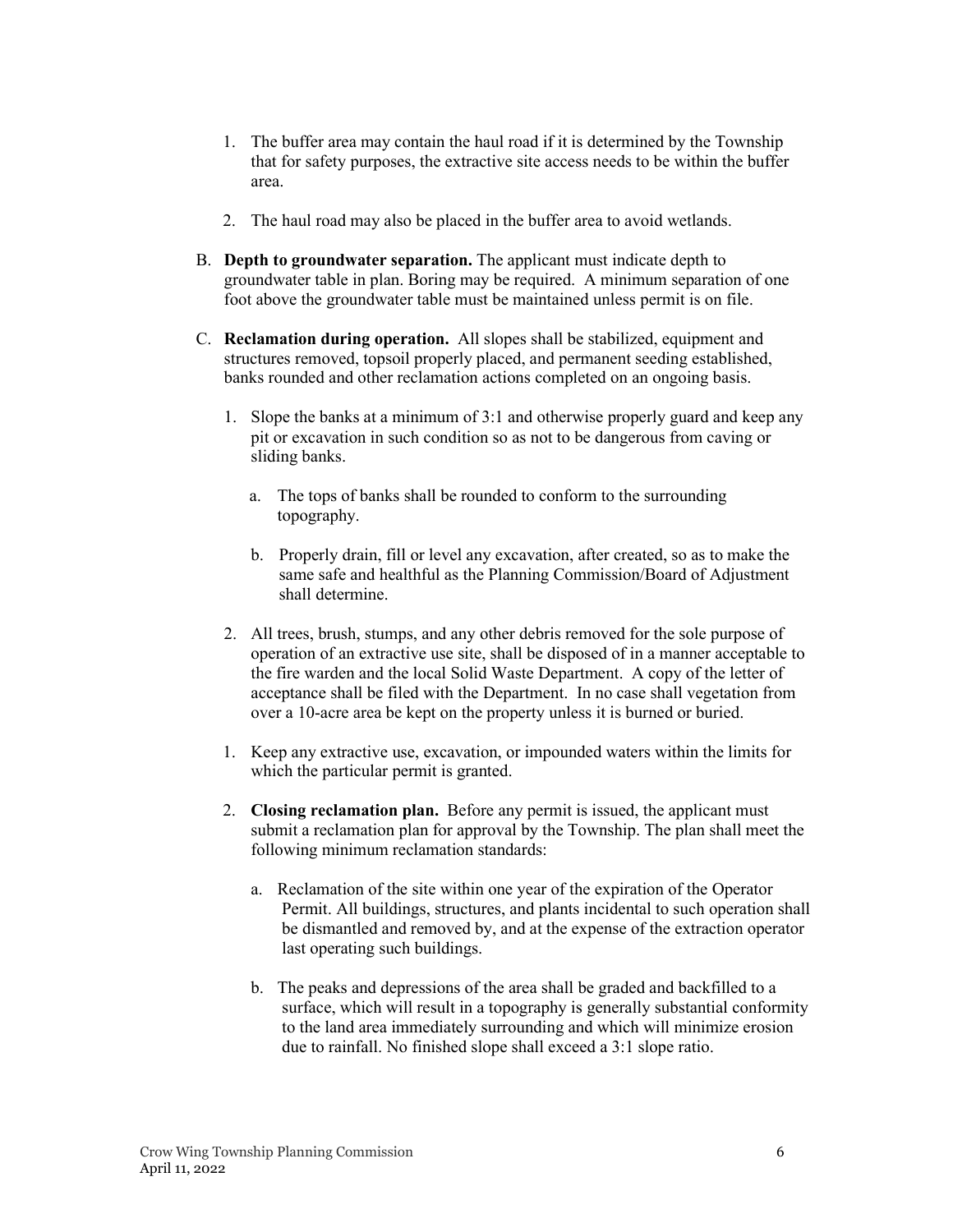- c. Reclaimed areas shall be surfaced with soil of a quality at least equal to the topsoil of land areas immediately surrounding and to be seeded with compatible plants.
- d. Such required topsoil shall be planted with legumes and grasses. Trees and shrubs may also be planted but not as a substitute for legumes and grasses. Such planting shall adequately retard soil erosions and be based on SWCD recommendations.
- e. Extractive use sites may also be reclaimed for wetland mitigation or creation and, if it is the intent of the operator to reclaim in that manner, it must be done pursuant to a plan approved by the Department.
- f. Reclamation must occur within one year of the cease of operation.
- 3. **Permit review.** Conditional use permits for extractive uses shall be reviewed by staff every two years at no additional cost to the applicant.
- 4. **Mississippi River corridor.** No extractive use, processing plant, crushing plant, wash plant, asphalt plant, concrete plant, or other extractive use shall be located within the Mississippi River corridor.
- 5. **Water quality.** The extractive use operation shall not adversely affect the quality or quantity of surface or subsurface water resources as defined by MPCA, DNR, USACOE, or MDH. Surface water originating outside and passing through the extraction district shall, at its point of departure from the mining site, be of equal quality to the water at the point where it enters the mining site. The mining operator shall perform any water treatment necessary to comply with this provision.
- 6. **Facilities setback.** No processing equipment, such as screening, crushing, washing plants, etc., may operate closer than 1000 feet to a residence in existence at time of application unless the written consent of the resident is on file with the Department.
- 7. **Hours of operation**. Hours of operation shall be set by the Planning Commission/Board of Adjustment.

#### **29.7 PERFORMANCE SECURITY**

The Planning Commission/Board of Adjustment shall require performance security, as specified in Article 3.6 of this ordinance, in an amount sufficient to pay all costs associated with restoration of the extractive use site.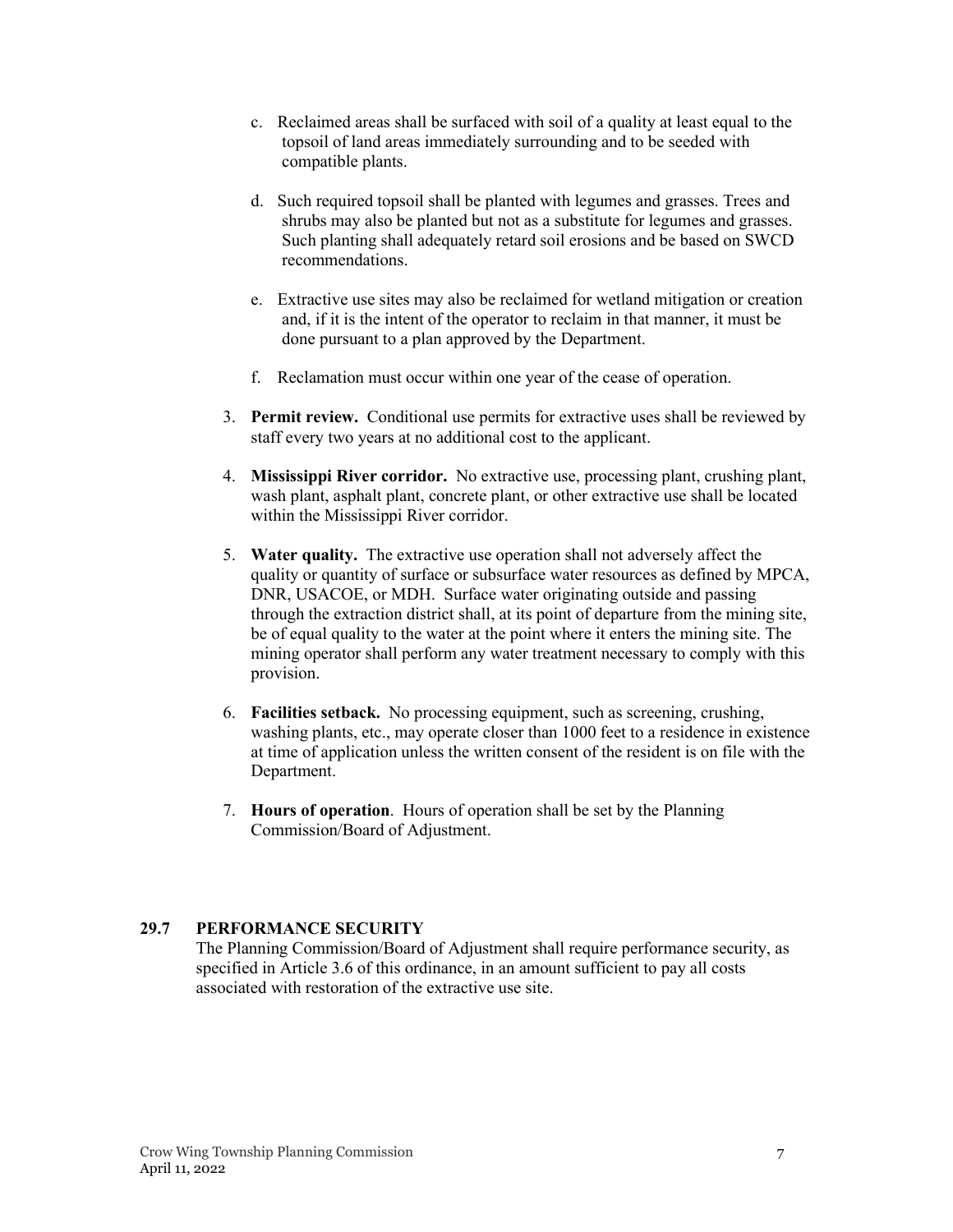# **ORDINANCE #2022-01 CROW WING TOWNSHIP NUISANCE ORDINANCE** *DRAFT- FEBRUARY 14, 2022*

## *NUISANCES* **1.1 PUBLIC NUISANCE.**

Whoever by his or her act or failure to perform a legal duty intentionally does any of the following is guilty of maintaining a public nuisance, which is a misdemeanor:

(A) Maintains or permits a condition which unreasonably annoys, injures, or

endangers the safety, health, morals, comfort, or repose of any considerable number of members of the public;

(B) Interferes with, obstructs, or renders dangerous for passage any public highway or right-of-way, or waters used by the public; or

(C) Is guilty of any other act or omission declared by law or the Crow Wing Township Land Use Ordinance, or any other part of this ordinance to be a public nuisance and for which no sentence is specifically provided.

### **1.2 PUBLIC NUISANCES AFFECTING PEACE AND SAFETY.**

The following are declared to be nuisances affecting public peace and safety:

(A) All trees, hedges, billboards, or other obstructions which prevent people from having a clear view of all traffic approaching an intersection;

(B) All wires and limbs of trees which are so close to the surface of a sidewalk or street as to constitute a danger to pedestrians or vehicles;

(C) All obnoxious noises in violation of Minn. Rules Ch. 7030, as they may be amended from time to time which are hereby incorporated by reference into this code;

(D) The depositing of garbage or refuse on a public right-of-way or adjacent private property;

(E) All other conditions or things that are likely to cause injury to the person or property of anyone.

## **1.3 NUISANCE PARKING AND STORAGE.**

(A) *Declaration of nuisance.* The outside parking and storage on residential property of large numbers of vehicles and vehicles, materials, supplies, or equipment not customarily used for residential purposes in violation of the requirements set forth below is declared tobe a public nuisance because it (a) obstructs views on streets and private property, (b) creates cluttered and otherwise unsightly areas, (c) prevents the full use of residential streets for residential parking, (d) introduces commercial advertising signs into areas where commercial advertising signs are otherwise prohibited, (e) decreases adjoining landowners' and occupants' enjoyment of their property and neighborhood, and (f) otherwise adversely affects property values and neighborhood patterns.

(B) *Unlawful parking and storage.*

(1) A person must not place, store, or allow the placement or storage of pipe, lumber, forms, steel, machinery, or similar materials, including all materials used in connection with a business, outside on the residential property, unless shielded from public view by an opaque cover or fence.

(2) A person must not cause, undertake, permit or allow the outside parking and storage of large numbers of vehicles on residential property, except as otherwise permitted or required by the township because of nonresidential characteristics of the property.

(3) Vehicles, watercraft, and other articles stored outside on residential property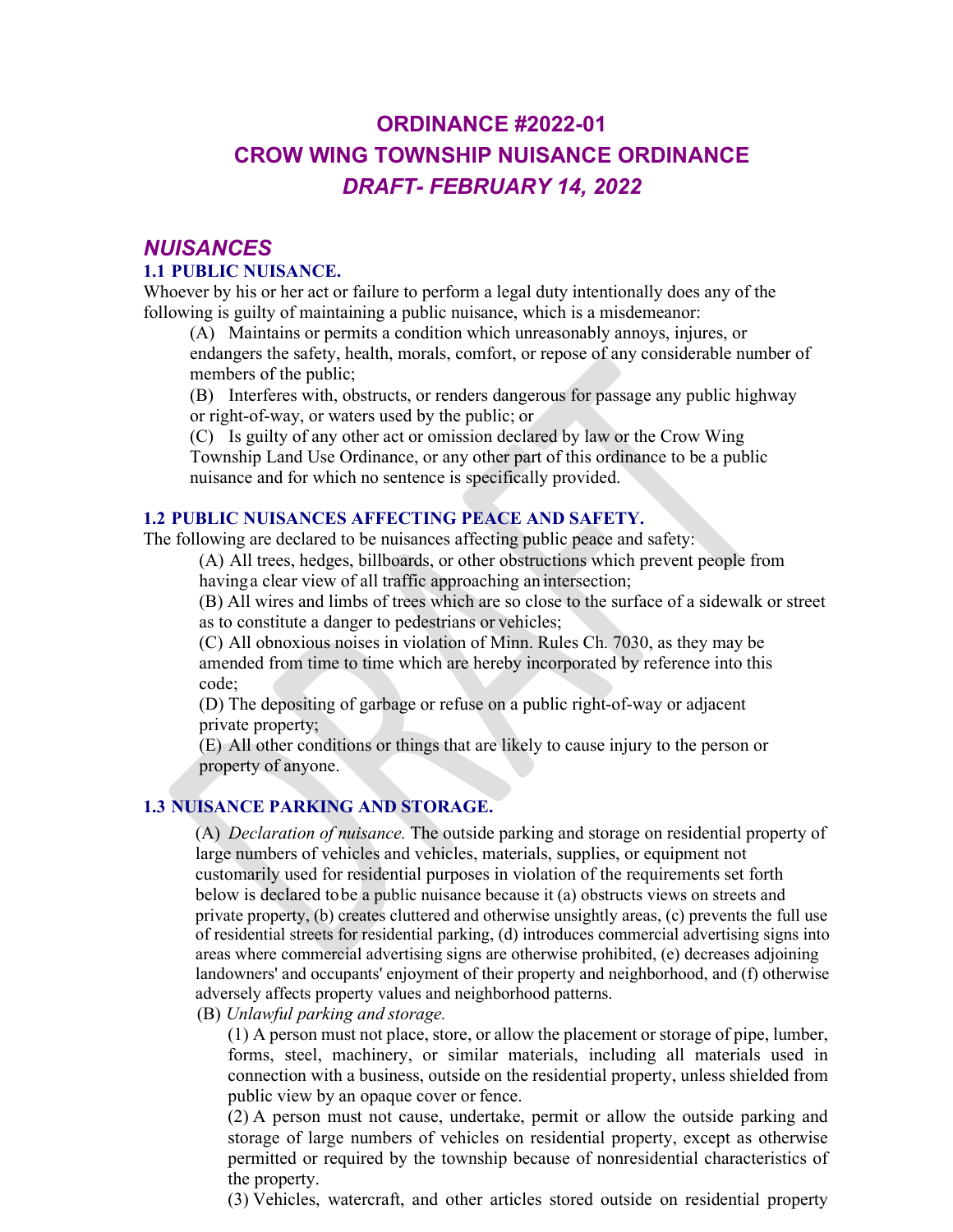must be owned by a person who resides on that property. Students who are away at school for periods but still claim the property as their legal residence will be considered residents on the property.

(4) Storage Containers. The use of semitrailers, shipping containers, and other similar structures or containers for storage require a permit. This shall not apply to construction storage trailers used on-site during a construction project for a period of 120 days. If all required permits are obtained for the project, the project remains in compliance, and the trailer is removed from the lot upon completion of the project. No habitation is allowed under any circumstances.

#### **1.4 INOPERABLE MOTOR VEHICLES.**

(A) It shall be unlawful to keep, park, store, or abandon any motor vehicle which is not in operating condition, partially dismantled, used for repair of parts or as a source of repair or replacement parts for other vehicles, kept for scrapping, dismantling, or salvage of anykind, or which is not properly licensed for operation with the state, pursuant to M.S. §168B.011, Subd. 3, as it may be amended from time to time. (B) This section does not apply to a motor vehicle enclosed in a building and/or kept out of view from any street, road or alley, or adjacent property and which does not foster complaint from a resident of the township. A privacy fence is permissible. (C) Any motor vehicles described in this section constitute a hazard to the health and welfare of the residents of the community in that such vehicles can harbor noxious diseases, furnish a shelter and breeding place for vermin, and present physical danger to the safety and well-being of children and citizens; and vehicles containing fluids which, if released into the environment, can and do cause significant health risks to the community.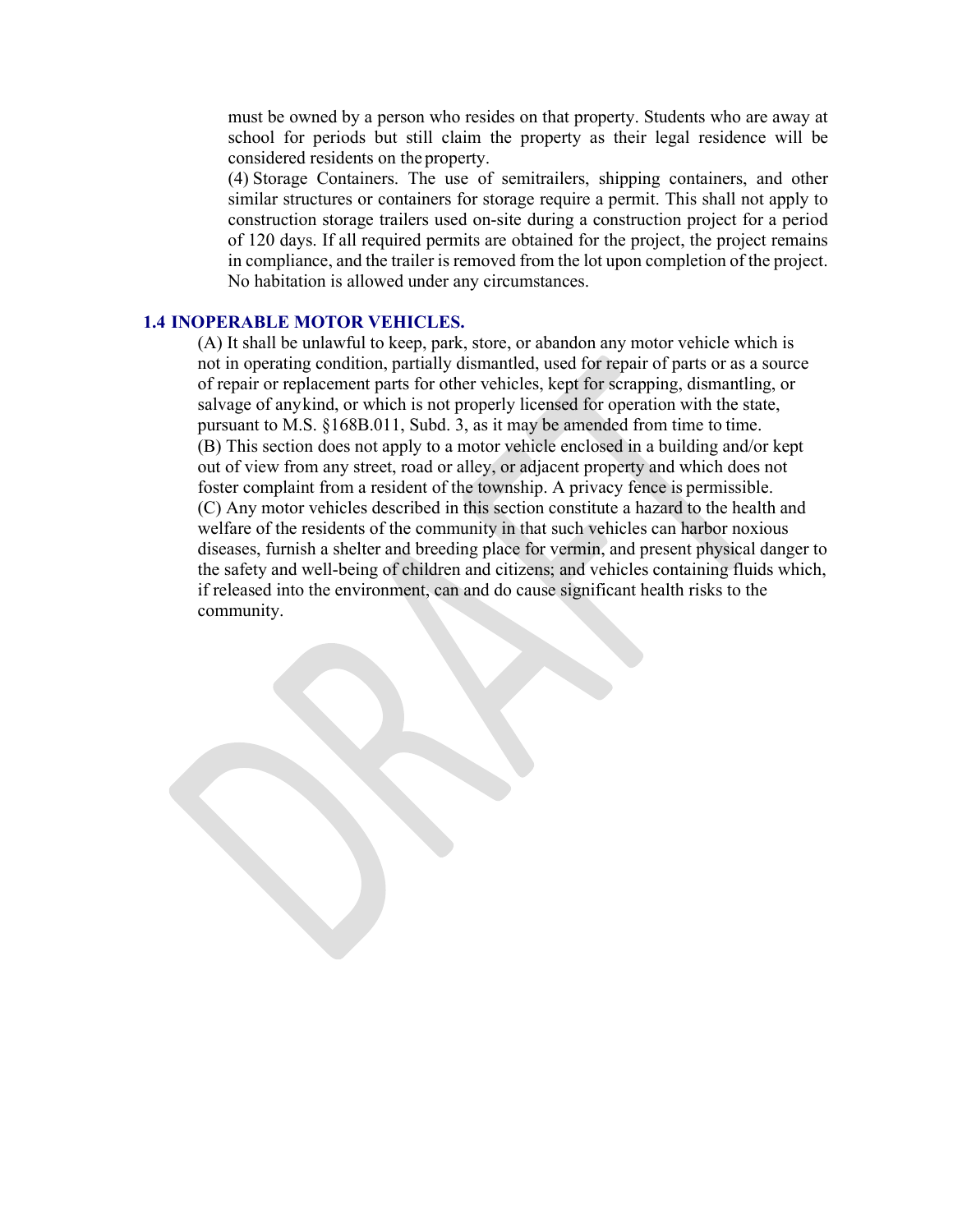### **Policy on Violation and Enforcement Actions**

**Goal: To develop a procedure for dealing with violation situations so that people are treated fairly, actions of the Township are well-thought-out and defensible, and the provisions of the Ordinance are consistently upheld.**

#### **Steps in the process:**

#### **1. Identifying violations.**

Investigating and determining the extent of violations. The violation process begins when the Township receives a report of a violation. The name of the individual/ organization making a report is not required. If a name is provided by the person filing the report, it will **not** be made public in accordance with MN Statute 13.44, Subdivision 1 and MN Statute 13.02, Subdivision 3. All reports of violation are documented in the property file, including a statement on whether or not it was determined to be a violation. Where possible, pictures should be taken of every violation. The Planning Commissioner is responsible for making the preliminary decision on whether or not something is a violation. The Planning and Zoning Administrator reports all violation complaints and administrative decisions to the Planning Commission for review and to the Township Board for their oversight.

### **2. Notifying property owners of violations.**

The Zoning Administrator or member of the Planning Commission attempts to contact the property owner to notify them of the violation verbally. After making verbal contact or attempting to make verbal contact, the Zoning Administrator shall notify the property owner in writing. In the certified letter of violation, the property owner shall be directed to provide a written plan (and site plan if applicable) within 14 days to remedy the violation. The violation letter should cite both the local ordinance violation and any state statute violation. The letter of violation should indicate that the property owner could appeal to the Planning Commission the staff interpretation of the Ordinance. All interaction with property owners is to be handled in a friendly manner.

#### **3. Discussion with property owner/seeking a resolution.**

For unresolved violations, the Township Clerk is to issue a certified letter to the property owner requesting they meet with members of the Planning Commission to discuss the violation. This meeting is **mandatory**; the meeting will be set on the date of the next Planning Commission meeting at a specified time at Town Hall. If the owner or a representative cannot attend, **they must schedule an alternative time to meet, or further enforcement action will take place**.

## **4. The Planning and Zoning Administrator reports to the Planning Commission monthly on the deliberation and ongoing discussion for each violation.**

Violations are expected to be resolved within 90 days from the first meeting (or within 100 days after the letter of violation is sent). Extreme conditions can be reviewed to satisfy the complaint.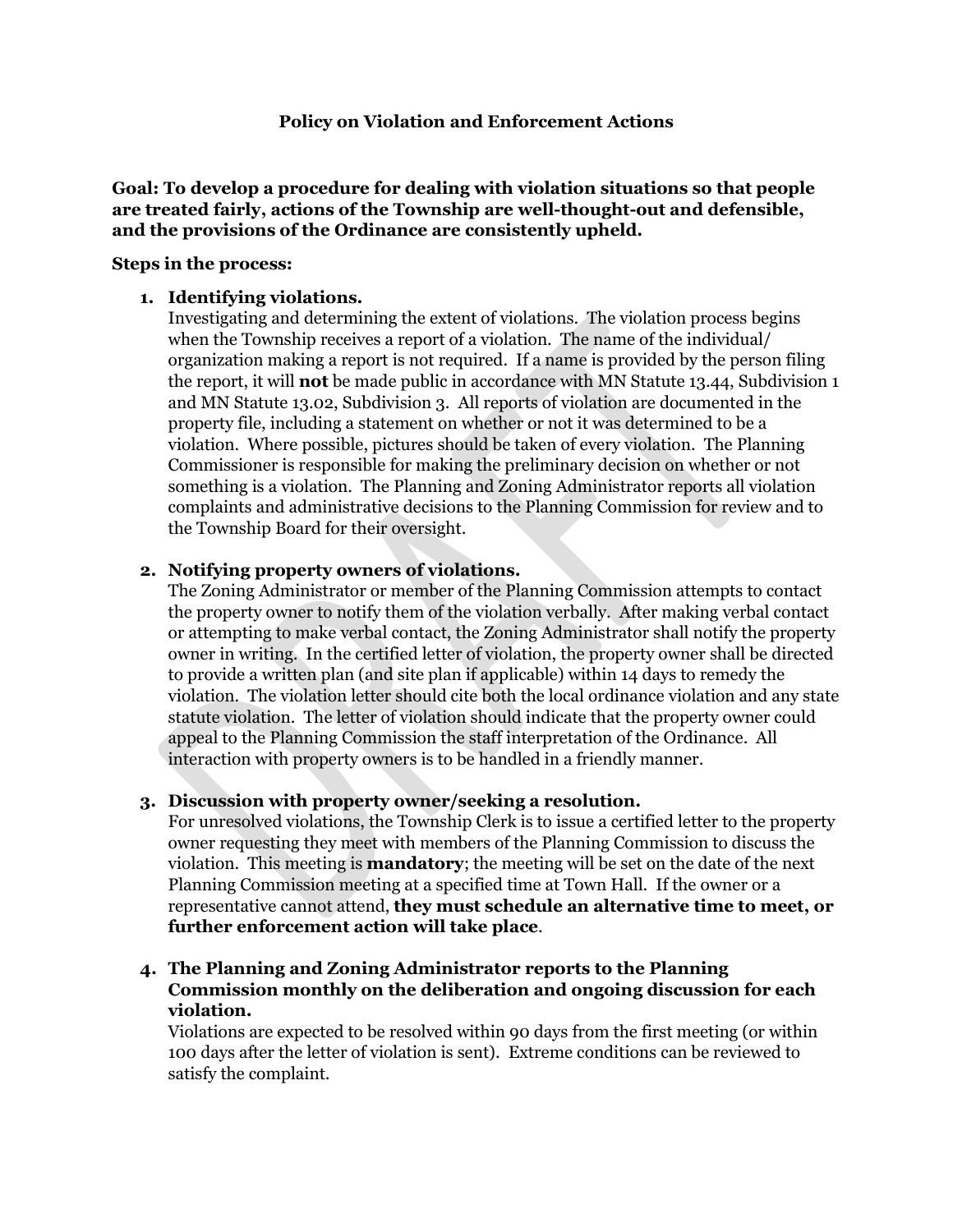## **5. Moving beyond negotiations.**

For unresolved violations, the Planning Commission recommends a course of action to the Township Board. The Planning commission should consider testimony from the Planning and Zoning Administrator and the Township Attorney when recommending.

The Commission's recommendation must include findings and shall recommend a course of action that could include:

- a. Criminal prosecution
- b. Civil litigation
- c. Placing a hold on a property owner's file (not allowing any permits from the property until the matter is resolved)
- d. Any enforcement action listed in Section 3.5 of the Crow Wing Township Land Use **Ordinance**

The Township Board is to receive the recommendation from the Commission and make decisions on how to proceed. The board should receive all correspondence and other pertinent information to support the Commission's recommendation. The property owner should be notified in writing of the decision of the Township Board. Confidentiality regarding the complainant will be maintained in all aspects of this process.

## **Key participants and decision-makers:**

Township Board (ultimate decision makers) Planning Commission (advisory board) Township Attorney Planning and Zoning Administrator Property Owner and Representatives

Policy Adopted on

Tucker Schuety, Town Board Chair

Brad Arnold, Planning Commission Chair

 $\mathcal{L}=\mathcal{L}=\mathcal{L}=\mathcal{L}=\mathcal{L}=\mathcal{L}=\mathcal{L}=\mathcal{L}=\mathcal{L}=\mathcal{L}=\mathcal{L}=\mathcal{L}=\mathcal{L}=\mathcal{L}=\mathcal{L}=\mathcal{L}=\mathcal{L}=\mathcal{L}=\mathcal{L}=\mathcal{L}=\mathcal{L}=\mathcal{L}=\mathcal{L}=\mathcal{L}=\mathcal{L}=\mathcal{L}=\mathcal{L}=\mathcal{L}=\mathcal{L}=\mathcal{L}=\mathcal{L}=\mathcal{L}=\mathcal{L}=\mathcal{L}=\mathcal{L}=\mathcal{L}=\mathcal{$ 

 $\overline{\phantom{a}}$  , where  $\overline{\phantom{a}}$  , where  $\overline{\phantom{a}}$  , where  $\overline{\phantom{a}}$  , where  $\overline{\phantom{a}}$